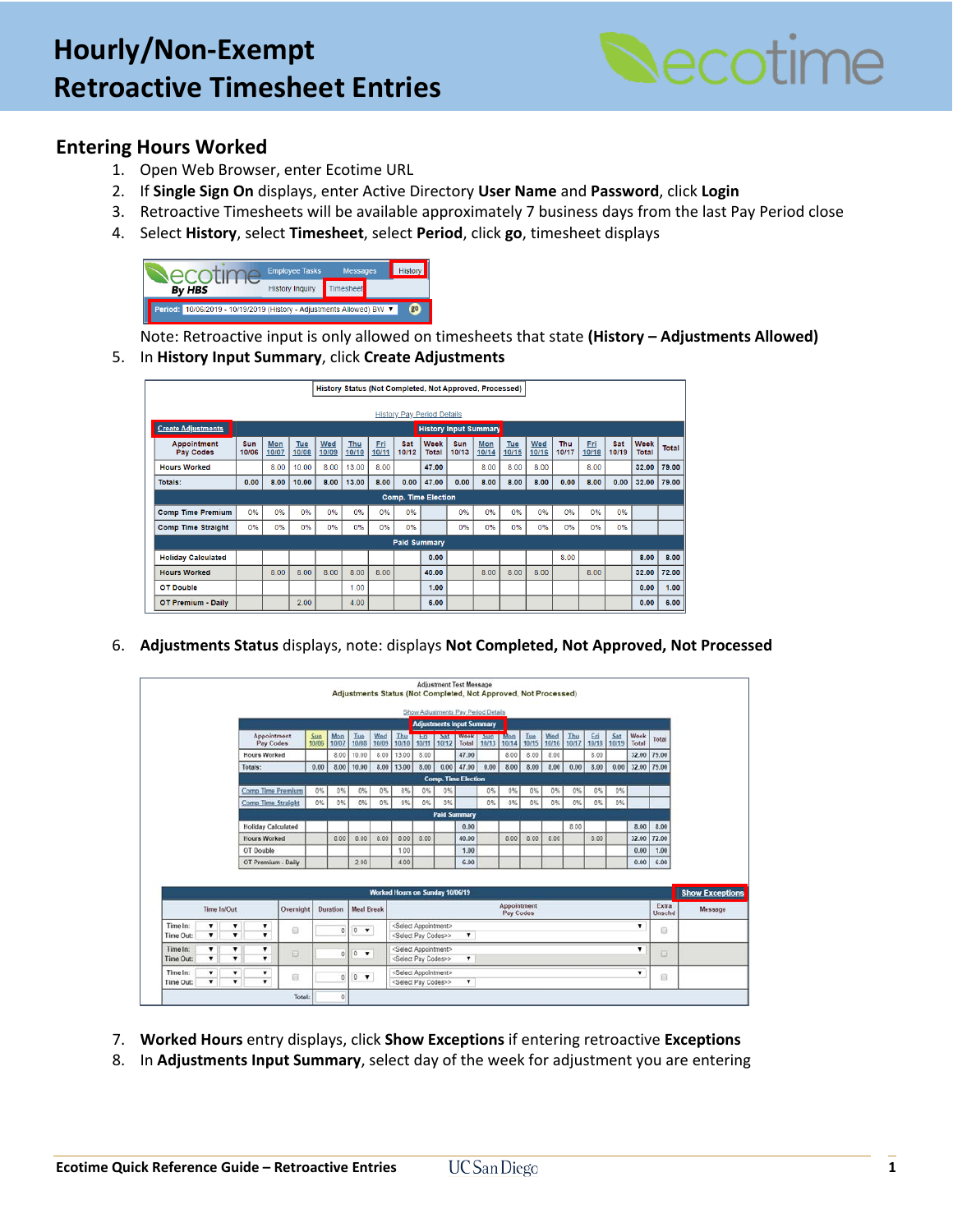

9. In this example, for 10/7, we entered **Time In/Out**, e.g. **Time In:** 7:00 A.M. and **Time Out:** 1:00 P.M.

|                                                                                          |                                         |                     |              |                                     |                            |                                                                            |              |                     | <b>Adjustments Input Summary</b> |              |                          |              |              |              |                   |                   |                |                 |                        |                                |
|------------------------------------------------------------------------------------------|-----------------------------------------|---------------------|--------------|-------------------------------------|----------------------------|----------------------------------------------------------------------------|--------------|---------------------|----------------------------------|--------------|--------------------------|--------------|--------------|--------------|-------------------|-------------------|----------------|-----------------|------------------------|--------------------------------|
|                                                                                          | Appointment<br>Pay Codes                | $\frac{Sum}{10/06}$ | Mon<br>10/07 | Tue<br>10/08                        | $\frac{\text{Wed}}{10/09}$ | Thu<br>10/10                                                               | Fri<br>10/11 | Sat<br>10/12        | Week<br>Total                    | Sun<br>10/13 | Mon<br>10/14             | Tue<br>10/15 | Wed<br>10/16 | Thu<br>10/17 | $rac{Fit}{10/18}$ | $rac{Sat}{10/19}$ | Week<br>Total  | Total           |                        |                                |
|                                                                                          | <b>Hours Worked</b>                     |                     | 6.00         | 10.00                               | 8.00                       | 13.00                                                                      | 8.00         |                     | 45.00                            |              | 8.00                     | 8.00         | 8.00         |              | 8.00              |                   | 32.00          | 77.00           |                        |                                |
|                                                                                          | Totals:                                 | 0.00                | 6.00         | 10.00                               |                            | $8.00$ 13.00                                                               | 8.00         |                     | $0.00$ 45.00                     | 0.00         | 8.00                     | 8.00         | 8.00         | 0.00         | 8.00              | 0.00              | 32.00 77.00    |                 |                        |                                |
|                                                                                          |                                         |                     |              |                                     |                            |                                                                            |              |                     | <b>Comp. Time Election</b>       |              |                          |              |              |              |                   |                   |                |                 |                        |                                |
|                                                                                          | <b>Comp Time Premium</b>                | 0%                  | 0%           | 0%                                  | 0%                         | 0%                                                                         | 0%           | 0%                  |                                  | 0%           | 0%                       | 0%           | 0%           | 0%           | 0%                | 0%                |                |                 |                        |                                |
|                                                                                          | <b>Comp Time Straight</b>               | 0%                  | 0%           | 0%                                  | 0%                         | 0%                                                                         | 0%           | 0%                  |                                  | 0%           | 0%                       | 0%           | 0%           | 0%           | $0\%$             | 0%                |                |                 |                        |                                |
|                                                                                          |                                         |                     |              |                                     |                            |                                                                            |              | <b>Paid Summary</b> |                                  |              |                          |              |              |              |                   |                   |                |                 |                        |                                |
|                                                                                          | <b>Holiday Calculated</b>               |                     |              |                                     |                            |                                                                            |              |                     | 0.00                             |              |                          |              |              | 8.00         |                   |                   | 8.00           | 8.00            |                        |                                |
|                                                                                          | <b>Hours Worked</b>                     |                     | 6.00         | 8.00                                | 8.00                       | 8.00                                                                       | 8.00         |                     | 38.00                            |              | 8.00                     | 8.00         | 8.00         |              | 8.00              |                   | 32.00          | 70.00           |                        |                                |
|                                                                                          | OT Double                               |                     |              |                                     |                            | 1.00                                                                       |              |                     | 1.00                             |              |                          |              |              |              |                   |                   | 0.00           | 1.00            |                        |                                |
|                                                                                          | OT Premium - Daily                      |                     |              | 2.00                                |                            | 4.00                                                                       |              |                     | 6.00                             |              |                          |              |              |              |                   |                   | 0.00           | 6.00            |                        |                                |
|                                                                                          |                                         |                     |              |                                     |                            |                                                                            |              |                     | <b>Paid Summary NET</b>          |              |                          |              |              |              |                   |                   |                |                 |                        |                                |
|                                                                                          | <b>Hours Worked</b>                     |                     | $-2.00$      |                                     |                            |                                                                            |              |                     | $-2.00$                          |              |                          |              |              |              |                   |                   |                | $0.00$ $.2.00$  |                        |                                |
|                                                                                          |                                         |                     |              |                                     |                            |                                                                            |              |                     |                                  |              |                          |              |              |              |                   |                   |                |                 |                        |                                |
|                                                                                          |                                         |                     |              |                                     |                            | <b>Worked Hours on Monday 10/07/19</b>                                     |              |                     |                                  |              |                          |              |              |              |                   |                   |                |                 | <b>Show Exceptions</b> |                                |
| Time In/Out                                                                              | Overnight                               |                     | Duration     | <b>Meal Break</b>                   |                            |                                                                            |              |                     |                                  |              | Appointment<br>Pay Codes |              |              |              |                   |                   |                | Extra<br>Unschd | Message                |                                |
| $\overline{7}$<br>$00 \times$<br>$\mathbf{v}$<br>Time In:<br>$\bullet$ 00 $\bullet$ P.M. | AM <sub></sub> v<br>⊟<br>$\textbf{v}$   |                     | 6.00         | $\bullet$<br>$\mathbb{O}$           |                            | <select appointment=""><br/>Hours Worked</select>                          |              |                     | $\pmb{\mathrm{v}}$               |              |                          |              |              |              |                   |                   |                | 0               |                        |                                |
| Time In:<br>▼                                                                            | ۰<br>۳<br>$\Box$<br>۰<br>$\blacksquare$ |                     | $\circ$      | 0<br>$\blacksquare$                 |                            | <select appointment=""><br/><select codes="" pay="">&gt;</select></select> |              |                     | ▼                                |              |                          |              |              |              |                   |                   | $\blacksquare$ | $\Box$          |                        |                                |
| Time Out: 1<br>Time Out:<br>Time In:<br>۰<br>۳<br>Time Out:<br>$\overline{\mathbf{v}}$   | ۰<br>⊟<br>$\overline{\mathbf{r}}$       |                     | $\theta$     | $0 - \mathbf{v}$                    |                            | <select appointment=""><br/><select codes="" pay="">&gt;</select></select> |              |                     | ▼                                |              |                          |              |              |              |                   |                   | ,              |                 |                        |                                |
| Time In:<br>۰<br>Time Out:<br>۰                                                          | ۰<br>$\Box$<br>┳                        |                     | $\Omega$     | $\overline{\phantom{a}}$<br>$\circ$ |                            | <select appointment=""><br/><select codes="" pay="">&gt;</select></select> |              |                     | ▼                                |              |                          |              |              |              |                   |                   |                | $\Box$          |                        | Delete<br>$\qquad \qquad \Box$ |

- a. If you have more than one job, select the **Appointment** that matches the hours you are reporting
- b. System only records in 15-minute increments, **e.g.** enter 8:00 for time up to 8:07, enter 8:15 for any time after 8:08
- c. If you enter more than 40 hours for the week or qualify for **Shift Differential**, your Payroll Profile will automatically calculate the **Shift Differential**, **OT**, or **Comp Time**. **Comp Time Election** needs to be added to your profile by Timekeeper or Supervisor. The **Paid Summary** will display all applicable **Hours Worked** and **Exception** rows. Comp Time earned will display in 1 row, whether you earned 1:1 or 1:1.5 and the calculation of hours is performed in the background.
- 10. In upper right-hand corner of page, click **Save**



- 11. If entering an **Exception**, click on **Show Exceptions**
- 12. Before entering **Exception** hours, you first need to **Delete** the hours worked for that day

|                                                                             |                    |                |                   |           |          |         |               | <b>Worked Hours on</b>                                                                                                        |   |                 |         | <b>Hide Exceptions</b> |
|-----------------------------------------------------------------------------|--------------------|----------------|-------------------|-----------|----------|---------|---------------|-------------------------------------------------------------------------------------------------------------------------------|---|-----------------|---------|------------------------|
|                                                                             |                    | Time In/Out    |                   | Overnight | Duration |         | Meal Break    | Appointment<br>Pay Codes                                                                                                      |   | Extra<br>Unschd | Message | Delete                 |
| Time In: 8 7 00 7 A.M. 7<br>Time Out: 12 7 00 7 P.M. 7                      |                    |                |                   | G         | 4.00     |         | $0$ $*$       | <select appointment=""><br/>۰<br/><select codes="" pay="">&gt;</select></select>                                              |   | $\Box$          |         | ø                      |
| Time In: 12 7 30 7 P.M. 7<br>Time Out: 4 <b>v</b> 30 <b>v</b> P.M. <b>v</b> |                    |                |                   | Ð         | 4.00     | $0 - 7$ |               | <select appointment=""><br/><select codes="" pay="">&gt;</select></select>                                                    | ٠ | Đ               |         | Ø.                     |
| Time In:<br>Time Out:                                                       | $\cdot$<br>$\cdot$ | ۰<br>۰         | ۰                 | Đ         |          |         | $0 - 4$       | <select appointment=""><br/><select codes="" pay="">&gt;</select></select>                                                    |   | $\Box$          |         |                        |
| Time In:<br>Time Out:                                                       | $\mathbf{v}$       | ۰<br>$\bullet$ | $\mathbf{r}$<br>۰ | G         |          |         | $0$ $\bullet$ | <select appointment=""><br/><select codes="" pay="">&gt;<br/><math display="inline">\pmb{\mathrm{v}}</math></select></select> |   | Ð               |         |                        |
| Time In:<br>Time Out:                                                       | ۰                  | ۰<br>۰         | ٠                 | 司         |          |         | $0 - 7$       | <select appointment=""><br/><select codes="" pay="">&gt;</select></select>                                                    |   | $\Box$          |         |                        |
|                                                                             |                    |                |                   | Total:    | 8.00     |         |               | Press the button to the right to delete checked items                                                                         |   |                 |         | Delete                 |

13. In **Adjustment Input Summary**, select day of the week, e.g. 10/9, selection will be highlighted

14. Scroll down to bottom of page